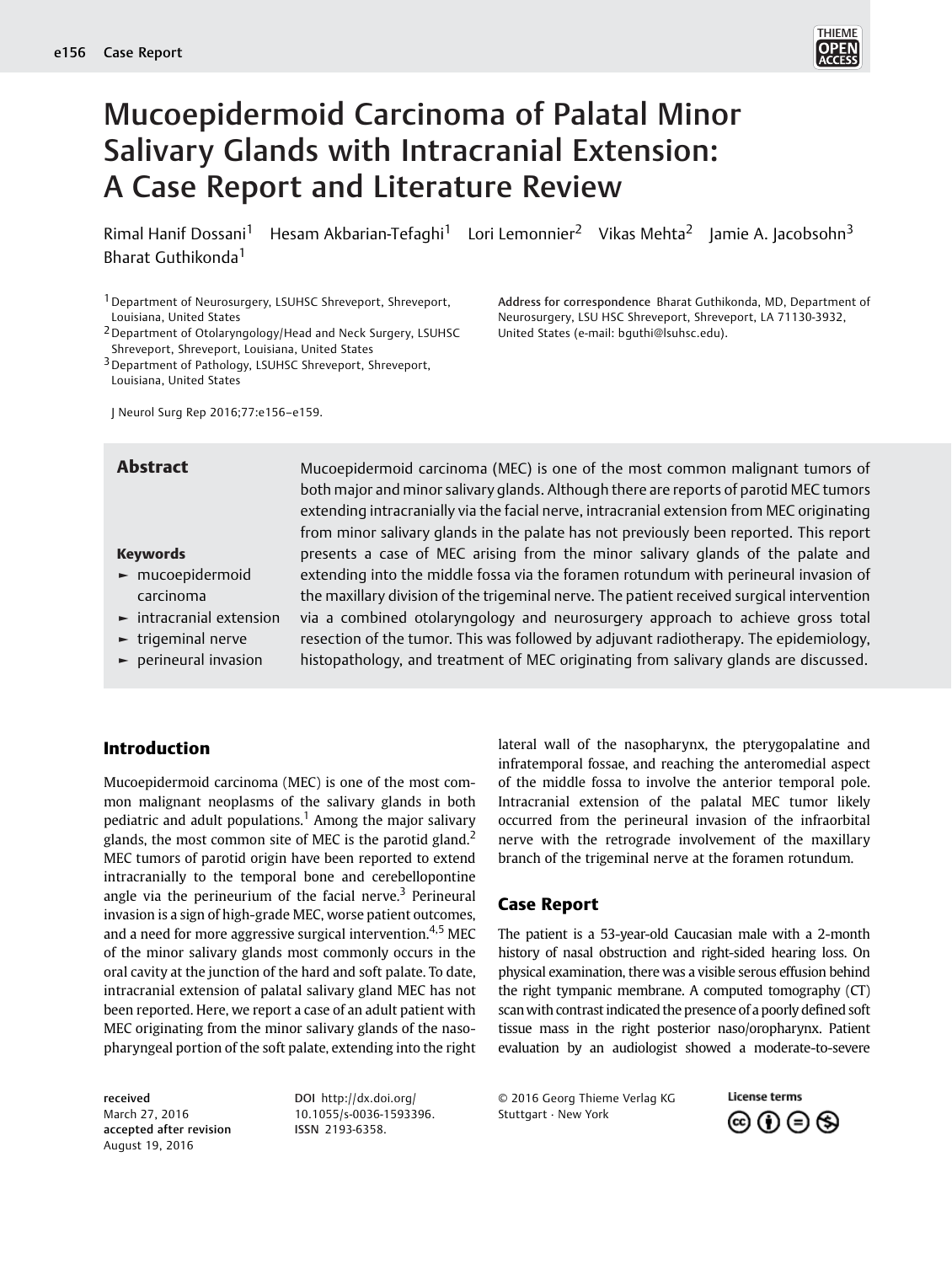

**Fig. 1** (A)  $H^+E$ : Mucoepidermoid carcinoma in the nasopharynx with tumor nests showing mucinous and squamous differentiation; (B) EMA: An epithelial membrane antigen antibody highlights tumor cells with glandular differentiation; (C) p63: A p63 antibody highlights tumor cells with squamous differentiation.

conductive hearing loss in the right ear with complete sparing of the hearing functions on the left side. Nasal endoscopy revealed an exophytic mass involving the right lateral nasopharyngeal wall and obstructing the eustachian tube.

An endoscopic incisional biopsy of the accessible portion of the right nasopharyngeal mass was interpreted as a high-grade MEC with cystic and solid nests of squamous and mucinous glandular cells. Moderate nuclear atypia, frequent mitosis (up to 20 per 10 high powered fields), areas of necrosis, and perineural invasion were seen (►Figs. 1 and 2). During this procedure, the mass was noted to block the right eustachian tube posteriorly and to overlie the soft palate inferiorly. Magnetic resonance imaging (MRI) of the orbit and face demonstrated a mass arising from the nasopharynx extending into the infratemporal fossa and pterygopalatine region (►Fig. 3). MRI also showed the involvement of the maxillary branch of the trigeminal nerve, the cavernous sinus, and the anterior temporal pole in the middle cranial fossa.

The patient underwent joint resection of the tumor with otolaryngology and neurosurgery involvement. An endoscopic transnasal approach was used to resect the portion of the lesion involving the lateral nasal wall, nasal floor, nasal speculum, nasopharynx, sphenoid sinus, ethmoid sinus, pterygopalatine fossa, and infratemporal fossa. Within the pterygopalatine fossa,

Fig. 2  $H^+E$ : Mucoepidermoid carcinoma with perineural and endoneurial invasion of the V2 branch of the trigeminal nerve.

the tumor was noted to be pedicled superiorly to the foramen rotundum. Following endoscopic endonasal tumor resection, transoral resection of the involved areas of the palate was performed. The soft palate and uvula were split in half to facilitate tumor resection from the nasal aspect of the soft palate. No tumor was visualized proximal to the junction of the hard and soft palate in the oral cavity.

The neurosurgery team performed a middle fossa craniotomy. Extradural dissection demonstrated the involvement of V2 division of the trigeminal nerve. The V1 and V3 nerves were also visualized and were within normal neural tissue inspection. The V2 branch that was infiltrated by tumor was sacrificed to the level of the foramen rotundum through the opening into the pterygopalatine fossa to unite with the endoscopic portion of the resection. A nasoseptal flap was used to repair the defect.

At 2-months follow-up, the patient was doing well without a cerebrospinal fluid leak or new neurological deficit and endoscopic biopsy showed no evidence of gross disease. His main postoperative complaint has been a burning sensation in the right V2 distribution, which is being managed with trigeminal nerve blocks. The patient underwent adjuvant radiotherapy with posttreatment imaging (positron emission tomography/CT and MRI) at 3 months postradiation completion showing complete remission.

#### Discussion

Intracranial extension of MEC is extremely rare. To date, only one case report in the literature has discussed cerebellopontine angle extension of parotid MEC arising from perineural invasion of the facial nerve. $6$  Our case report is the first to demonstrate intracranial extension along the maxillary division of the trigeminal nerve via the foramen rotundum in an MEC arising from a minor salivary gland of the palate. Our patient underwent gross total resection of high-grade MEC followed by radiation therapy and has been free of recurrence on most recent follow-up, 7 months after surgery.

MEC is one of the most common malignant neoplasms observed in the major and minor salivary glands.<sup>2</sup> MEC most commonly affects the parotid gland among the major salivary glands. Approximately 450 to 750 minor salivary glands are present in the head and neck.<sup>5</sup> These minor glands are most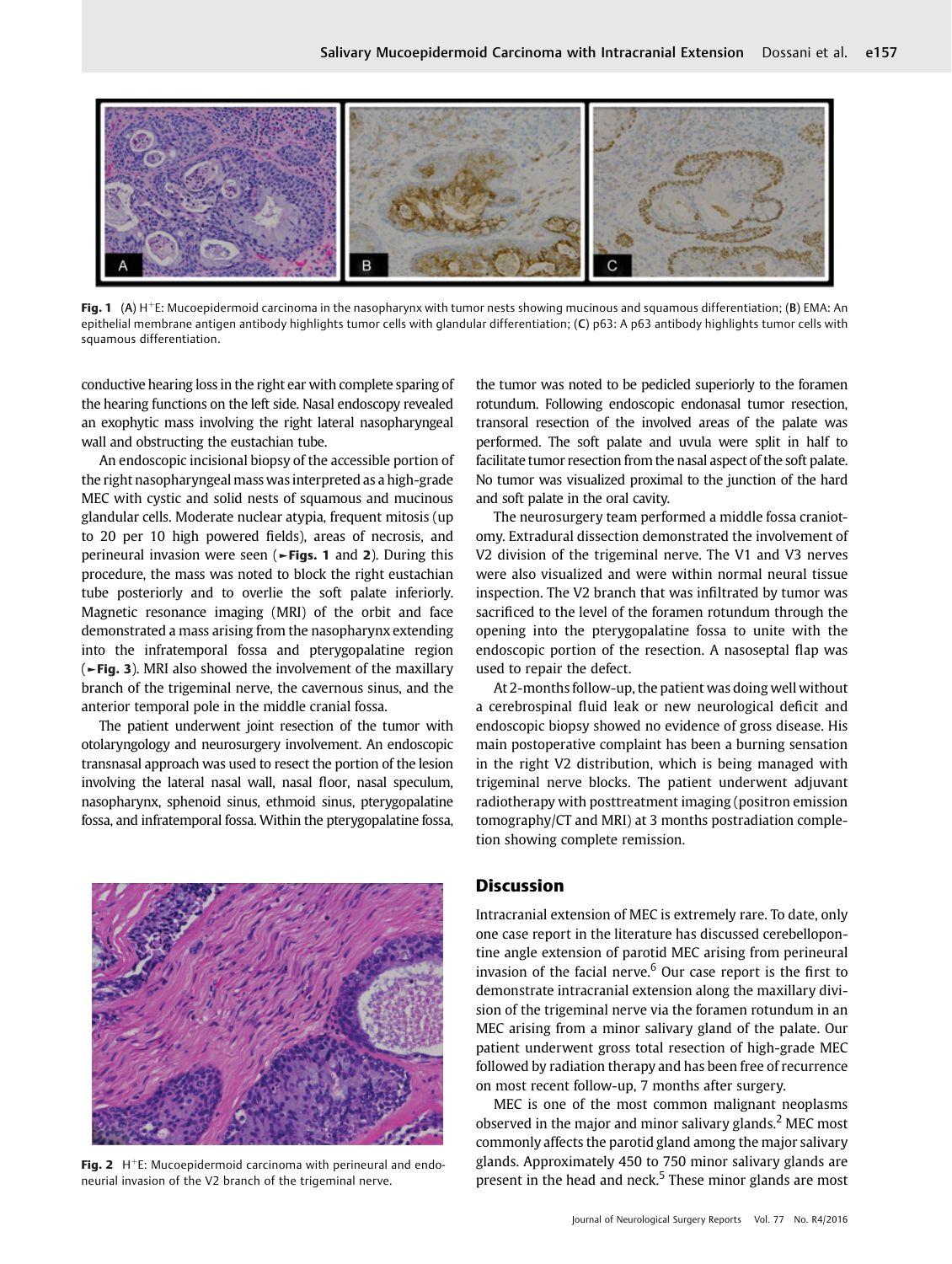

Fig. 3 Preoperative MRI show a large mass infiltrating the right lateral wall of the nasopharynx, extending to the pterygomaxillary and infratemporal fossa, and reaching the anteromedial aspect of the middle fossa to come in close contact with the temporal pole of the brain: (A) Pre-op axial, (B) Pre-op coronal-A, (C) Pre-op coronal-B. Post-operative MRI shows the resolution of the lesion: (D) Post-op axial, (E) Post-op coronal-A, (F) Post-op coronal-B.

commonly situated at the junction of the hard and soft palate. Around 8 to 15% of salivary gland tumors arise in the palate and are reportedly malignant in 40 to 82% of patients. Minor salivary glands tumors are more likely to be malignant than tumors of major salivary glands. $5$  In one study of intraoral minor salivary gland neoplasms, MEC comprised 21% of all tumors and 48% of all malignant tumors.<sup>7</sup>

In the oral cavity, MEC presents as a fixed, rubbery, and painless mass. The most common symptom is swelling, followed by pain, ulceration, and discoloration. The World Health Organization defines MEC as "a malignant glandular epithelial carcinoma characterized by mucous, intermediate, and epithelial cells, with columnar, clear cell and oncocytoid features." <sup>8</sup> The "intermediate cells" are difficult to characterize as their description varies in the literature. One review article describes intermediate cells as "nondescript" cells with a morphology that does not match a differentiated or recognized phenotype, such as mucous or squamoid.<sup>8</sup>

Determination of low-grade versus high-grade MEC is based on morphological descriptions of predominant cell types in the tumor. $9$  The low-grade type is characterized  $by > 50\%$  mucinous cells while the high-grade type is characterized by a predominance of epidermoid cells with  $< 10\%$ mucinous cells. In a study of 55 patients with long-term follow-up over a period of 30 years, 5 and 10-year survival rate are 92.4 and 90.1%, respectively, regardless of histological classification. Accounting for histological classification, the study demonstrated a 10-year survival rate of 96.7% in highly differentiated MEC as compared with 81.6% in poorly differentiated tumors. A database study involving 2,400 patients

Journal of Neurological Surgery Reports Vol. 77 No. R4/2016

showed no difference in 5-year disease-specific survival between intermediate and low-grade MEC tumors (97.4 vs. 98.8%, respectively).<sup>10</sup>

The first-line treatment for MEC is surgical resection with the goal of disease-free margins while minimizing morbidity.<sup>8</sup> A retrospective review of MEC in major salivary glands demonstrated that, of the 234 patients, 208 received surgical therapy only, 22 received combined surgery and radiation therapy, and 2 underwent surgery followed by radiation and chemotherapy.<sup>2</sup> This review also demonstrated that patients with positive surgical margins receiving adjuvant radiation had survival times comparable to those with complete surgical resection. The role of chemotherapy is not well defined. The Radiation Therapy Oncology Group (RTOG) is performing a phase II randomized control trial to determine whether the administration of cisplatin with postoperative radiotherapy improves outcomes in patients with high-risk salivary tumors, including MEC.<sup>8</sup>

## Conclusion

We present the first report of a nasopharyngeal MEC arising from the minor salivary glands of the palate to have a perineural intracranial extension. The patient was successfully managed with surgical resection followed by radiation therapy. MECs of the minor salivary glands originating in the palate and extending to the brain require a multidisciplinary surgical approach to achieve gross total resection of both intra- and extracranial components. Close follow-up and adjuvant radiotherapy are advised to decrease the risk of tumor recurrence.